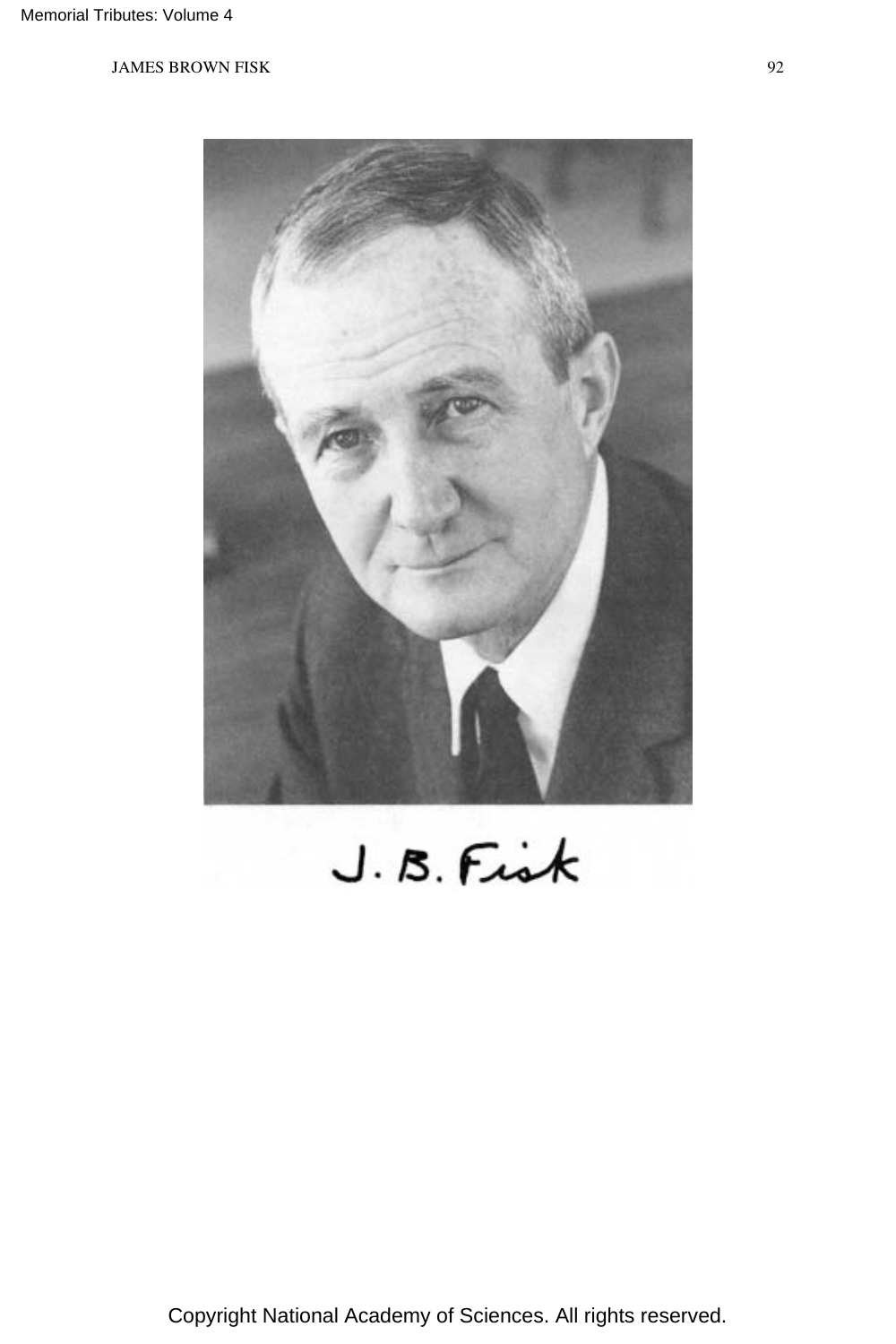# **James Brown Fisk**

#### 1910-1981

#### By William Baker

James B. Fisk, a principal figure in the joining of modern physical science to technology on behalf of the telecommunications industry and national security in the electronics, atomic, and space eras, died in Elizabethtown, New York, on August 10, 1981. He had retired as chairman of Bell Laboratories in 1974, having served as executive vice-president from 1955 and president from 1959. The eighteen years in which he was thus directly responsible for all technical programs pursued by Bell Laboratories for AT&T and its Bell System also included major sensor and information work for the Department of Defense, the organization and operation of Bellcomm in support of the national Apollo lunar exploration, and close affiliation with the Sandia Laboratories in nuclear systems research and engineering. He was especially admired for the ways in which he joined the keenest of minds to a warm-hearted regard for his associates and friends, and brought wit and humor to positions of high authority and challenging responsibility.

James Fisk's father was in business in Rhode Island when he moved his wife and family to Tacoma, Washington, where the children's early schooling was interruped by the untimely death of Mrs. Fisk. Her parents persuaded the family that the children should return and pursue their schooling in Providence, Rhode Island.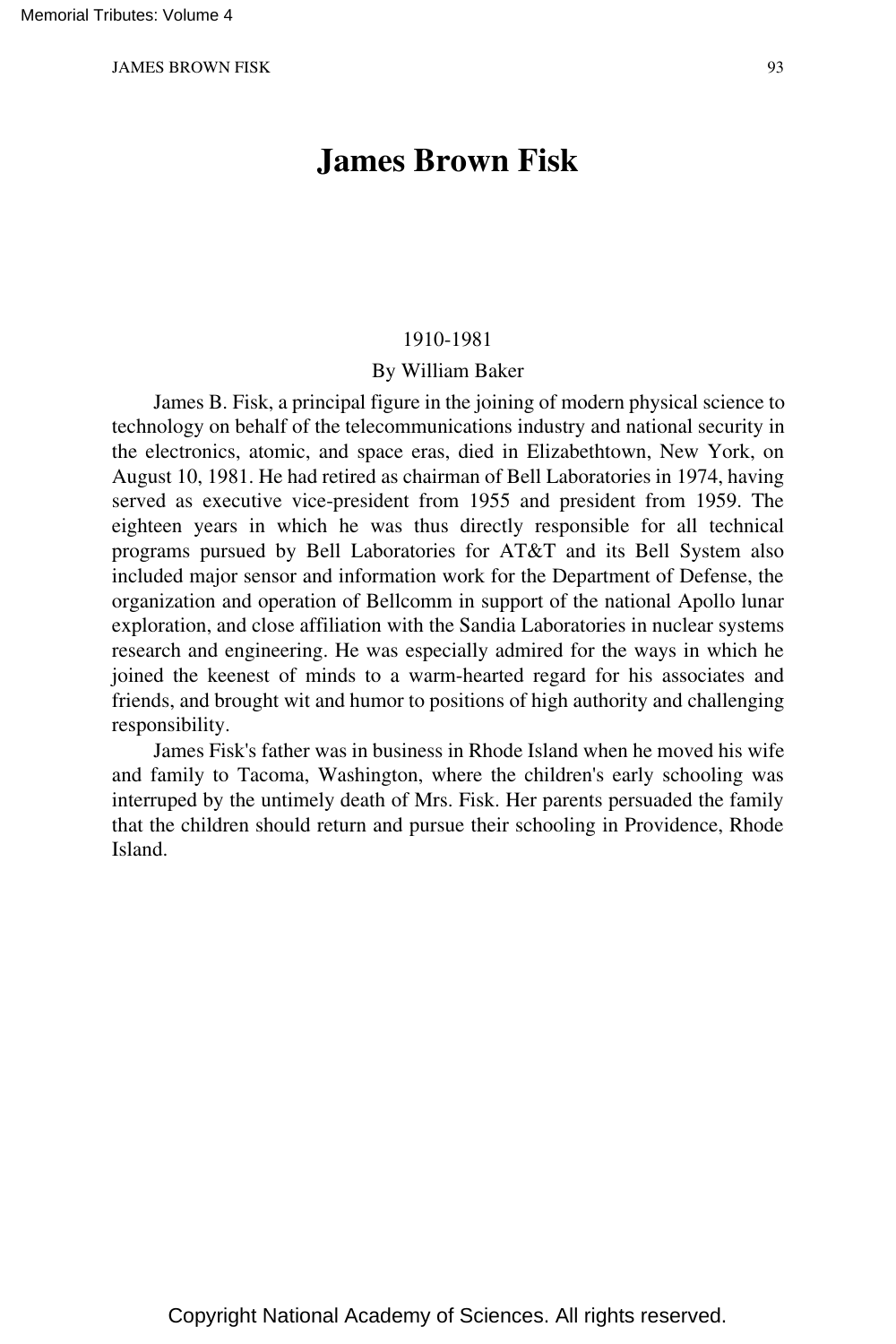In 1927 Fisk enrolled in the Massachusetts Institute of Technology (MIT). With an especially strong instinct for mechanisms and the engineering base of invention and creativity, Fisk's undergraduate concentration was in the new pursuits of aeronautical engineering. Further, he had come to know Professor Charles Stark Draper, who was then just beginning his lasting role at MIT. Also, in addition to his technical high school experience, Fisk was much impressed by Professor Taylor in mathematics, a field which appealed to him more strongly than the relatively descriptive (and pre-quantum theory) physics and chemistry as they were then taught. Likewise, as Fisk came to know Draper and his work in more depth and became his assistant in the engine laboratory, he noticed that the physical sciences were being animated at MIT through the leadership of the new president, Professor Karl Compton (from Princeton). Accordingly, this especially decisive period in Fisk's growth involved a remarkable combination of his early and innate interest in engineering, which was expertly fortified during the MIT undergraduate years and by the influence of Draper, and the oncoming era of quantum mechanics and atomic and molecular structure. For the latter, Draper recognized the young Fisk's strong potential, and urged him to learn more about this new wave of study of matter and energy. Fisk enrolled in one of James Slater's earliest courses in theoretical physics and caught the excitement of the new fields. Then receiving the Redfield Procter Traveling Fellowship in 1932, he went to Cambridge University where he worked with those who were probing the nucleus, the atom, the particle, and thinking about the new shape of natural science.

On his return to MIT, Fisk was fully involved in modern physics and qualified for the Ph.D. general examination without taking the traditional extended course work. He then undertook research with Professor Philip Morse on collision cross-sections of diatomic gases when bombarded with electrons.

Fisk served from 1936 to 1939 as a junior fellow at Harvard.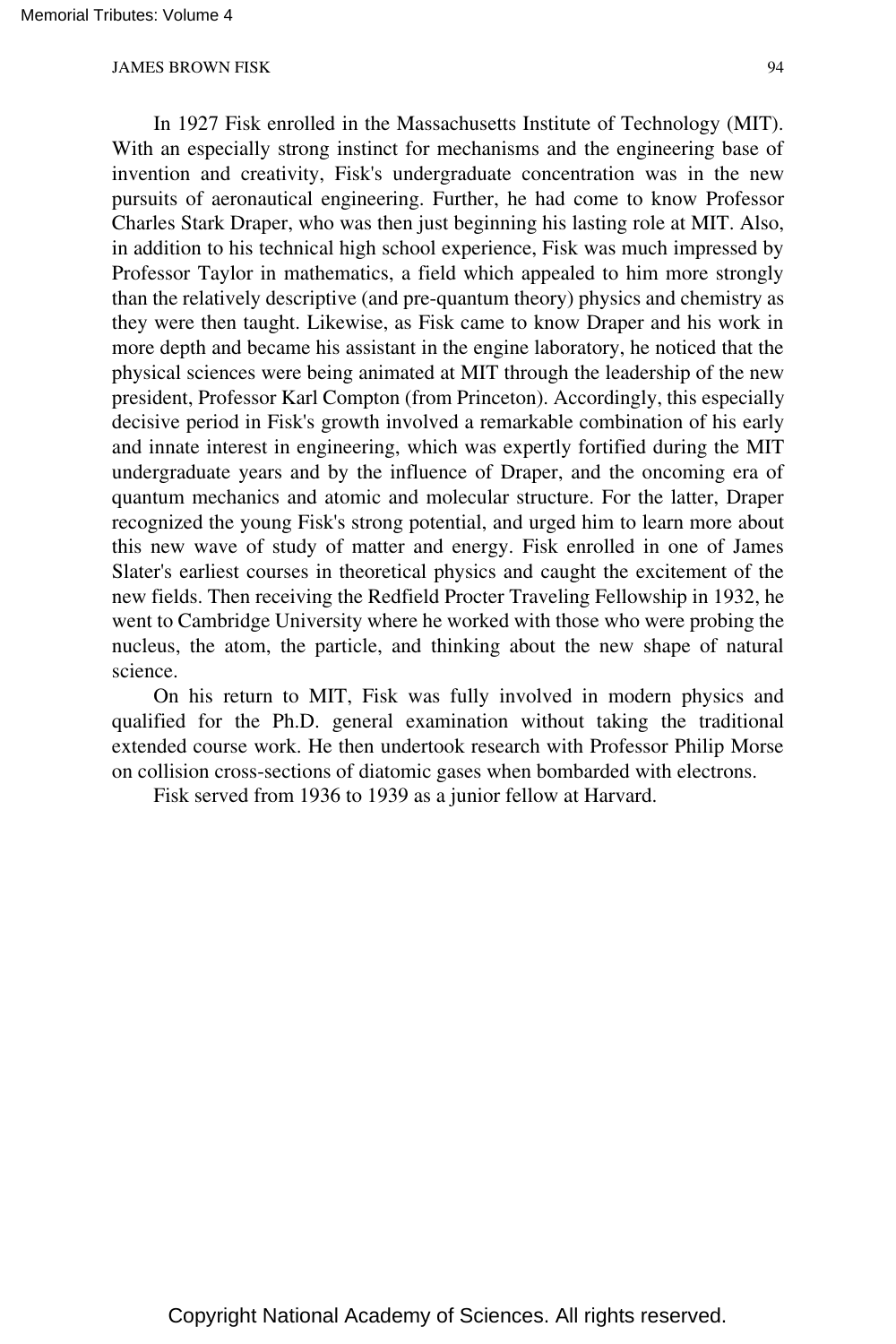After working on particle accelerators and an electrostatic generator at Harvard, and with further work at MIT, he accepted a job on the faculty of physics at the University of North Carolina.

In 1939 Bell Laboratories, a separate corporation in the Bell System wholly owned by the AT&T Company and the Western Electric Company, sought to add cautiously to its technical staff. This was part of the evidence of preparing for the future that led Dr. James Fisk to accept the invitation of Mervin Kelly to join Bell Laboratories. For what was being sought was, of course, a new direction of science and technology, recognizing what the era of electronics might mean in the business of telecommunications. Although these prospects were soon to be perturbed by a world at war, the goals remained and the work toward them was only delayed.

So the original excitement of the new electronics in 1939 had to be deferred for more than six years, when all Bell Labs' efforts were converted to the development of resources in defense of the nation. But Fisk's intrinsic capacity for leadership soon emerged in the radar work to which he was assigned. In collaboration with Paul Hartman and Homer Hagstrum, Fisk fully exercised the remarkable abilities for joining engineering and scientific theory. In little more than sixty days of intense design and development, this group brought to production, for a host of vital wartime systems, precise wave generators reaching eventually into the 3-centimeter and 1.25-centimeter wavelength region.

Jim Fisk's effective conduct of the wartime work, for which he received the Presidential Certificate of Merit in 1946, also provided occasion for his broader and lifelong interest in public service. He collaborated with William Shockley in the independent derivation of conditions for the critical mass and sustained chain reaction of an atomic pile. These studies convinced Fisk of the dramatic recasting of world peace and stability implicit in the production of atomic weapons as well as in the potential of nuclear energy generally.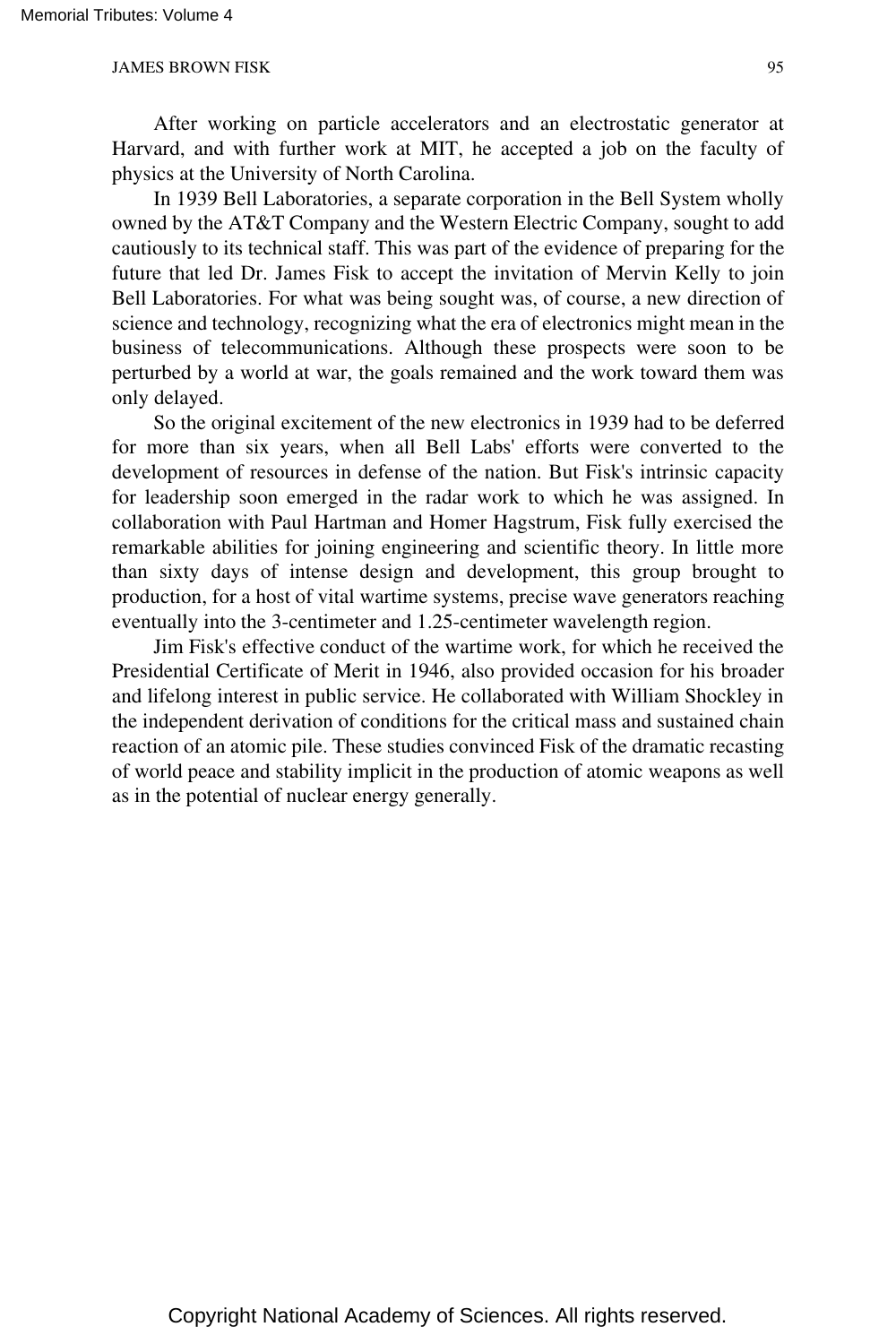He was, in 1947, appointed the first director of research of the U.S. Atomic Energy Commission.

Because he had become a valued friend, collaborator, and adviser of the leading scientific and engineering personalities of the time, he was uniquely prepared to work with President Eisenhower and James Killian in the formation of the Office of Science and Technology in the White House in the late 1950s. He served as vice-chairman of the President's Science Advisory Committee from 1957 to 1960 and as consultant from 1960 to 1973. In 1958-59 he was chairman of the U.S. Technical Delegation to the Geneva Test Ban Conference with the Soviets. In the protracted 1959 discussions on tests and verifications of nuclear weapons development, he foresaw and introduced many of the scientific and engineering issues that remain central today in arms limitation and disarmament negotiations.

Concurrent with these notable undertakings was, of course, the renewed interest in the earlier visions of Kelly and others of the future of telecommunications. The Laboratories' administration proposed in 1946 a prominent role for Fisk as assistant director of Physical Research.

In this context Fisk immediately applied his enthusiasm for recruitment of genius and, likewise, set up special links to the Chemical Laboratories and other sections of the research area. These efforts were accompanied by seminars and conferences generated originally by Shockley, in which we drew together the many new streams of science coming from preware Europe and especially the United Kingdom and the postwar science and technology of the United States. With Fisk's special new direction, connections were established with universities worldwide. As a result, the Laboratories' science and engineering staff, through these connections, recruited directly rather than through the conventional routes that industry had followed of Personnel Department mediation. We arranged a network throughout the Bell Laboratories' engineering and scientific organizations that was responsible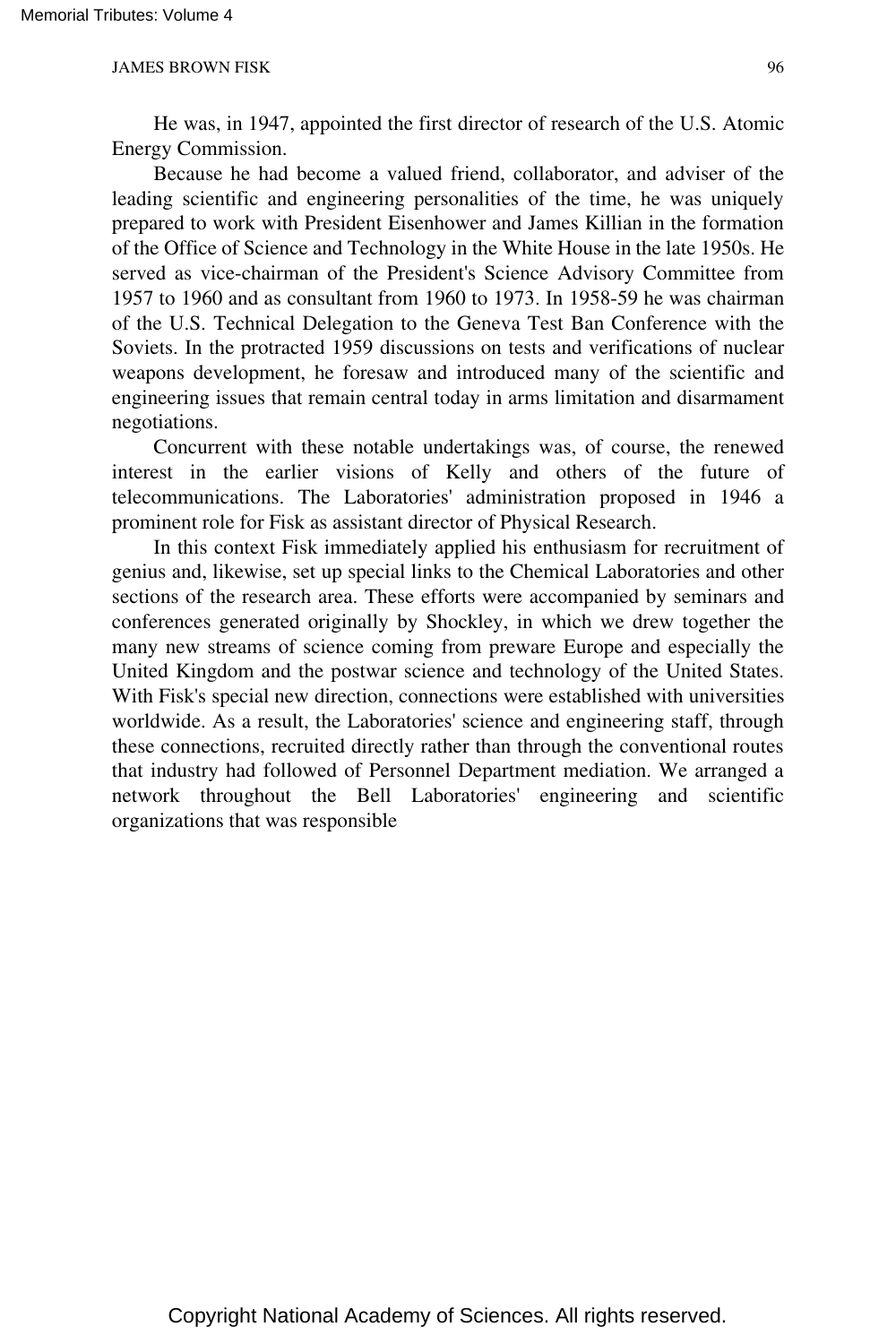for this vital acquisition of gifted graduates. Fisk was an ardent supporter of this strategy from its inception.

Naturally, these strong sensibilities about human abilities coincided with Fisk's inclination to academic communities and enterprises. After deep consideration and consultation with his family, wife Cynthia whom he married in 1938, and sons Samuel, Zachary, and Charles, Fisk accepted in 1947 an appointment as Gordon McKay Professor of Applied Physics at Harvard. As noted, he was immediately diverted to his post in the Atomic Energy Commission, but did return to Harvard to teach until 1949. Then he was again persuaded by Kelly and Ralph Bown, the director of research at Bell Laboratories, that the opportunities and challenges there matched Fisk's basic career goals. Fisk returned in mid-1949 to the expanded Murray Hill headquarters.

Kelly and Bown had revised the organization of the Research Department to accommodate new frontiers that we saw taking form, and where the invention of transistors in 1947-48 had affirmed the onset of an era of solid-state science and engineering that would, as the century advanced, be the base for an information communications age.

Ralph Bown was an unsurpassed sponsor of this, bridging as he did the productive, classical times of radio carrier cables and early microwave technology with a keen and perceptive appreciation of the wave/particle potentials of solidstate physics, chemistry, and metallurgy. These fields were encompassed in the new organization by the Division of Physical Sciences, of which Fisk became the executive director. He moved to vice-president of research in 1954. Already it was evident that Fisk's early, deep interest in engineering applications and expression of new knowledge in makeable and useable operating systems would be broadly exercised in the integrated Bell Systems. Accordingly, in 1955 he was elected executive vice-president in charge of all scientific and technical programs at Bell Laboratories.

He demonstrated then, as later, adept and enthusiastic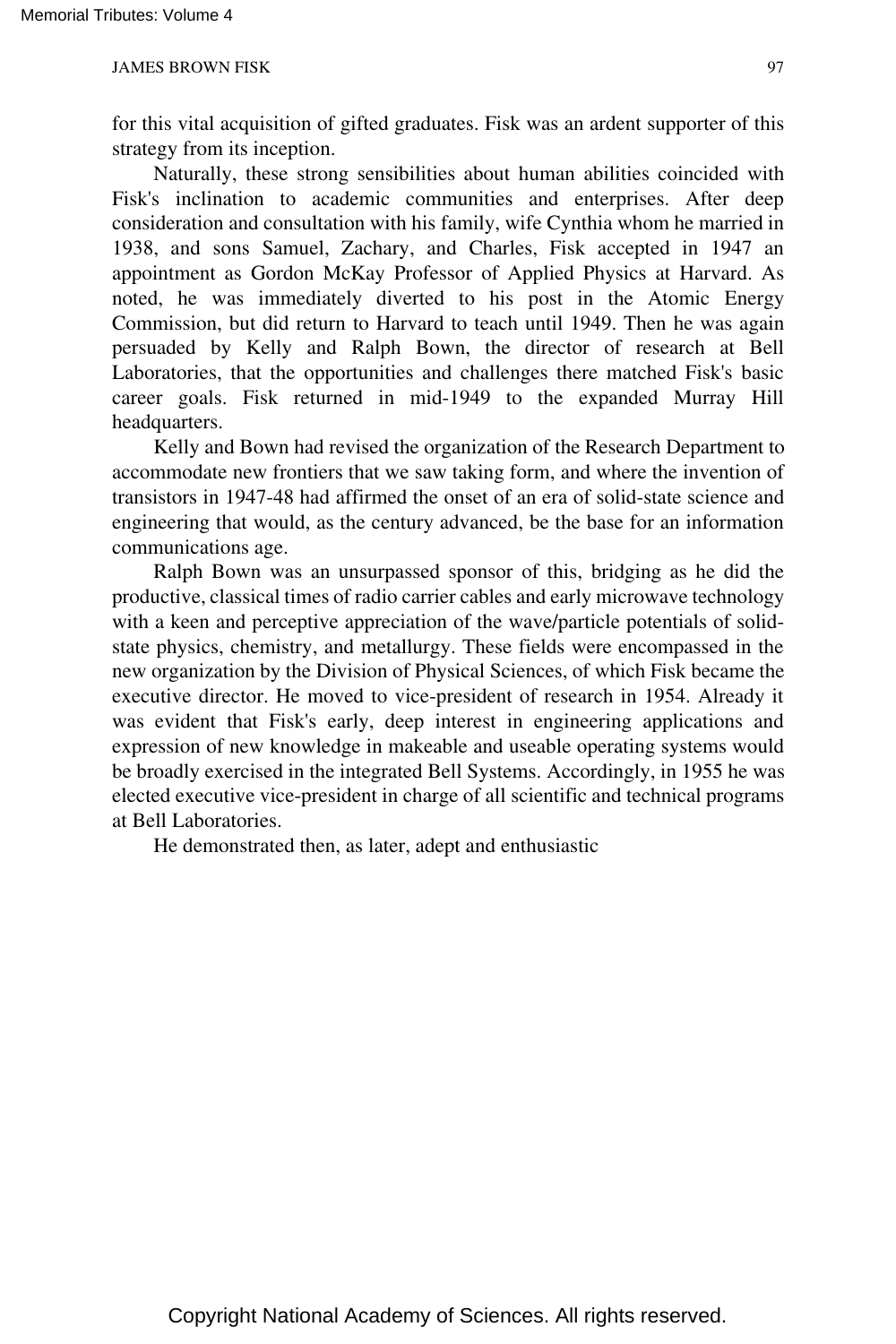liaison with his associates in administration and in scientific and engineering performance. This cooperation was built around encouraging and expecting these contemporaries to work as individuals—to work for the advancement of the institution and the community but to take individual initiatives and responsibilities. He would not allow some amorphous shifting of the load to an undefined institution. Rather, each of Jim's associates and friends knew everyday and in every way his expectations of individuality of task.

Returning to Bell Labs as the discovery of the transistor was opening a new realm of communications computing and information handling, Fisk soon became a leader in realization of Kelly's and Bown's aspirations to pursue Shockley's convictions about the electronics of solids. The challenge of rapid application of research that Fisk promoted and assured was reflected in development response to such findings as the crucial oxide masking process of treating thin films of silicon. This was preeminent in the production of semiconductor devices and circuitry for the next twenty-five years. Along with initiation of epitaxial growth in 1960 and preparing for the thin-film integrated circuitry at the frontier of semiconductor systems in the 1980s, research findings of the solar battery, and advanced traveling wave tubes and solid-state parametric amplifiers and masers paved the way for the experiments of the Echo passive communications satellite of 1960 and its successor, Telstar, a couple of years later.

Fisk also pursued with Kelly, and onward into his own administration of the 1960s and early 1970s, transfer of the new materials science and engineering into much of Western Electric manufacturing and the Laboratories' product designs. An example was the substitution of synthetic polymer sheathing for traditional carrier, exchange, and other cable construction—a move that was later said to have saved, in cost of the expanded Bell System plants, more than the cost of the total research budget of Bell Labs for the decade in which the innovation was worked out.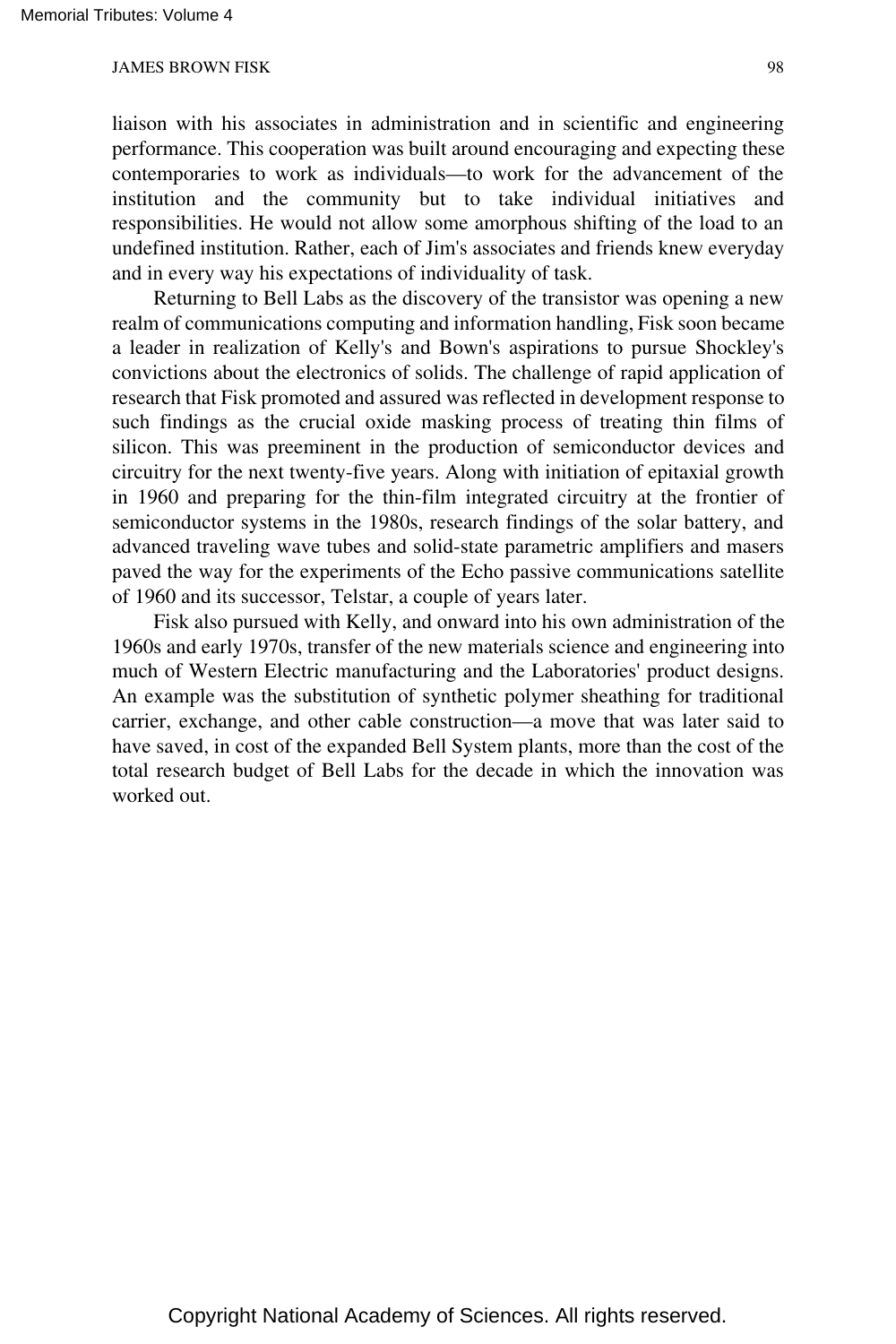Likewise, Jim Fisk was alertly sympathetic to the wide theoretic and operational significance of mathematics research. A range of actions during that period, such as the creation of the first transistorized digital computer, the TRADIC, for a government contract at the Laboratories, heightened Fisk's understanding that the new transistorized/digital era would be not only revolutionary for information and communications but also for national strategy and the economy generally.

As noted, he served in the White House Science Office during this period, and in the 1960s was a member of Presidential committees to conduct technical missions to Europe and Asia. As a member of the board of overseers of Harvard from 1961 to 1967 and for twenty-two years on the MIT Corporation, being on the executive committee from 1959 to 1978, he maintained close connections with leaders in academic and government communities.

He was also an active member of the National Academy of Sciences; founding member of the National Academy of Engineering; trustee of the John Simon Guggenheim Memorial Foundation, the Alfred P. Sloan Foundation, the Sloan-Kettering Institute for Cancer Research; member of the American Philosophical Society; and a fellow of the American Physical Society and the Institute of Electrical and Electronics Engineers.

As a result of his endeavors on behalf of industry, academia, and government, he received honorary doctor of engineering degrees from the University of Michigan (1963) and the University of Akron (1963); and doctor of science degrees from Carnegie Tech (1956), Williams (1958), Newark College of Engineering (1959), Columbia (1960), Colby (1962), New York University (1963), and Rutgers (1967). These were augmented by honorary doctor of laws degrees from Lehigh (1967) and the Illinois Institute of Technology (1968).

Jim Fisk's patriotism showed up in ways outside even his unexcelled role in national defense and in the building of a new American telecommunications network. Jim took